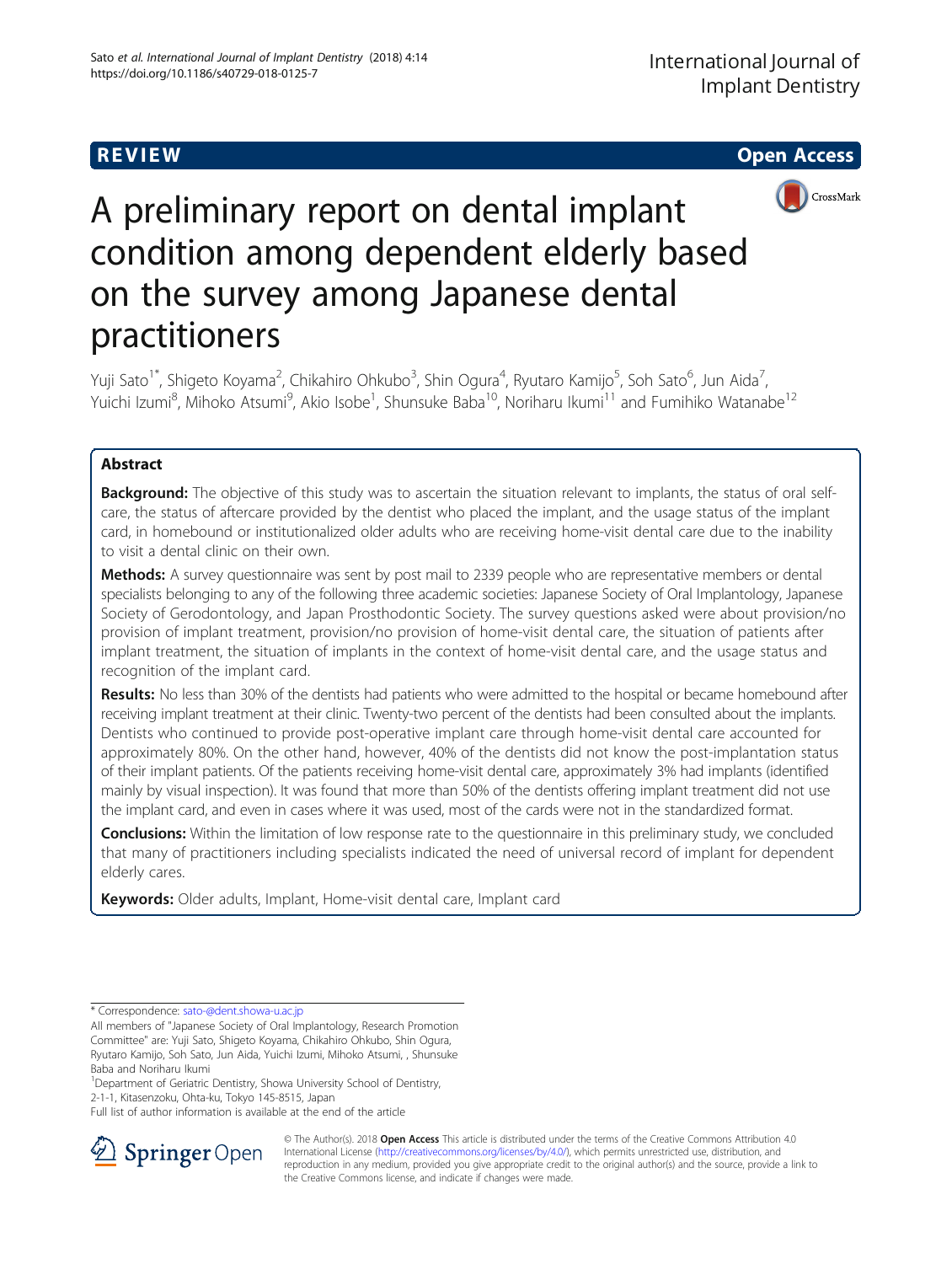#### **Review**

# **Background**

In September 2016, Japan's graying population reached a level where 27.3% (34.61 million) of the total population was 65 years or older, as announced by the Statistics Bureau of the Ministry of Internal Affairs and Communications [[1](#page-5-0)]. Of the older adults, over 6 million people or approximately 20% require long-term care [\[2](#page-5-0)]. These elderly people have difficulty attending clinics, which easily results in worsening of intraoral conditions. Meanwhile, the prevalence of dental implants is rising; the Survey of Dental Diseases for fiscal year 2011 [[3\]](#page-5-0) reported that 3% of older adults have implants. However, the 4253 survey respondents included only 1510 older adults, and older people who were institutionalized in long-term care homes were excluded from the research. Therefore, the results of the survey have not yet revealed a comprehensive picture of the status of dental implants in the elderly population receiving long-term care.

Treatment with implants in itself has been successfully performed even in older adults [[4\]](#page-5-0) and people with disabilities [[5\]](#page-5-0) as long as the patients are appropriately managed. It is likely that older adults who are receiving long-term care and unable to travel to the dentist's office have difficulty continuing to perform oral self-care and receive professional oral care due to the complexity of the form of prosthesis and the problem of the implant placement  $[6, 7]$  $[6, 7]$  $[6, 7]$ . Accordingly, in a study of three case reports, Visser et al. indicated the importance of considering the following aspects: "Is the patient supported by a well-functioning oral (self) care assisting network?" and "Is it possible for the patient to regular see an oral health care professional and is oral health care easily accessible in cases of an emergency?" [\[8](#page-5-0)]. In addition, for the fixed implant prosthetic devices which have been selected for the patient who is getting old, the original prosthetic devices have to be removed and may be changed to removable prosthetic devices or submerged implants when self-care becomes difficult or when having trouble with the prosthetic device [\[7](#page-5-0)]. However, if the manufacturers or type of the implants in patients are not sure, it might be difficult to change the design of the prosthesis.

Therefore, a survey was carried out to investigate the rate of having received implant treatment in receiving long-term care or home-visit dental care patients and the actual status of oral self-care, as well as the actual status of post-operative care by the dentist who placed the implants, in homebound or institutionalized older adults who are receiving home-visit dental care due to the inability to visit a dental clinic on their own. Additionally, usage status and recognition of the implant card (it refers to the card which described the record of implant placed in the patient, such as the implant manufacturer, implant type, length, diameter), which

contains information on the implanted implant and may contribute to continuing post-operative implant care, were surveyed.

#### Methods

The survey was conducted during 3 months from August to October 2015 by non-anonymous questionnaire (four pages on A4 paper) including questions developed by the authors of the present study (Table 1). The survey sheets were sent and collected by post mail.

The target population of the survey was 2339 representative members or dental specialists belonging to any of the following three organizations: Japanese Society of Oral Implantology and Japanese Society of Gerodontology as academic societies relevant to implants and home-visit dental care, respectively, and Japan Prosthodontic Society as an academic society related to both fields. A total of 924 people responded to the questionnaire (retrieval rate 40%). Figure [1](#page-2-0) gives a breakdown of the societies to which the respondents belonged.

The present study examined the following four aspects related to implant patients and home-visit dental care.

1. The situation of hospitalization/in-home convalescence as well as consultation about post-operative implant

#### Table 1 Survey questions

- 1. Do you offer implant treatment?
- 2. Do you give a "card/pocket notebook" to patients for whom implant treatment has been completed?
- 3. Among the patients who received implant treatment at your clinic, are there any patients who were admitted to the hospital or became bedridden at home?
- 4. Have you been consulted by your implant patients or their families about oral health management when the patients were admitted to the hospital or became bedridden?
- 5. If you are informed by one of your implant patients that s/he cannot visit your clinic due to becoming bedridden, how do you address this?
- 6. Please provide the number of institutions and patients by the category of institutions you visit for home-visit dental care.

Number of institutions

- Total number of patients who receive your home-visit dental care
- Of the above patients, the total number of patients who are unable to perform oral self-care
- Total number of patients who have implants among those who receive your home-visit dental care
- Of the above patients who have implants, the total number of patients who are unable to perform oral self-care
- 7. How do you identify the presence of implants in patients receiving your home-visit dental care?
- 8. Would it be helpful if institutionalized or homebound older adults have an implant card/pocket notebook (something like the Prescription Pocket Notebook) or treatment history/information?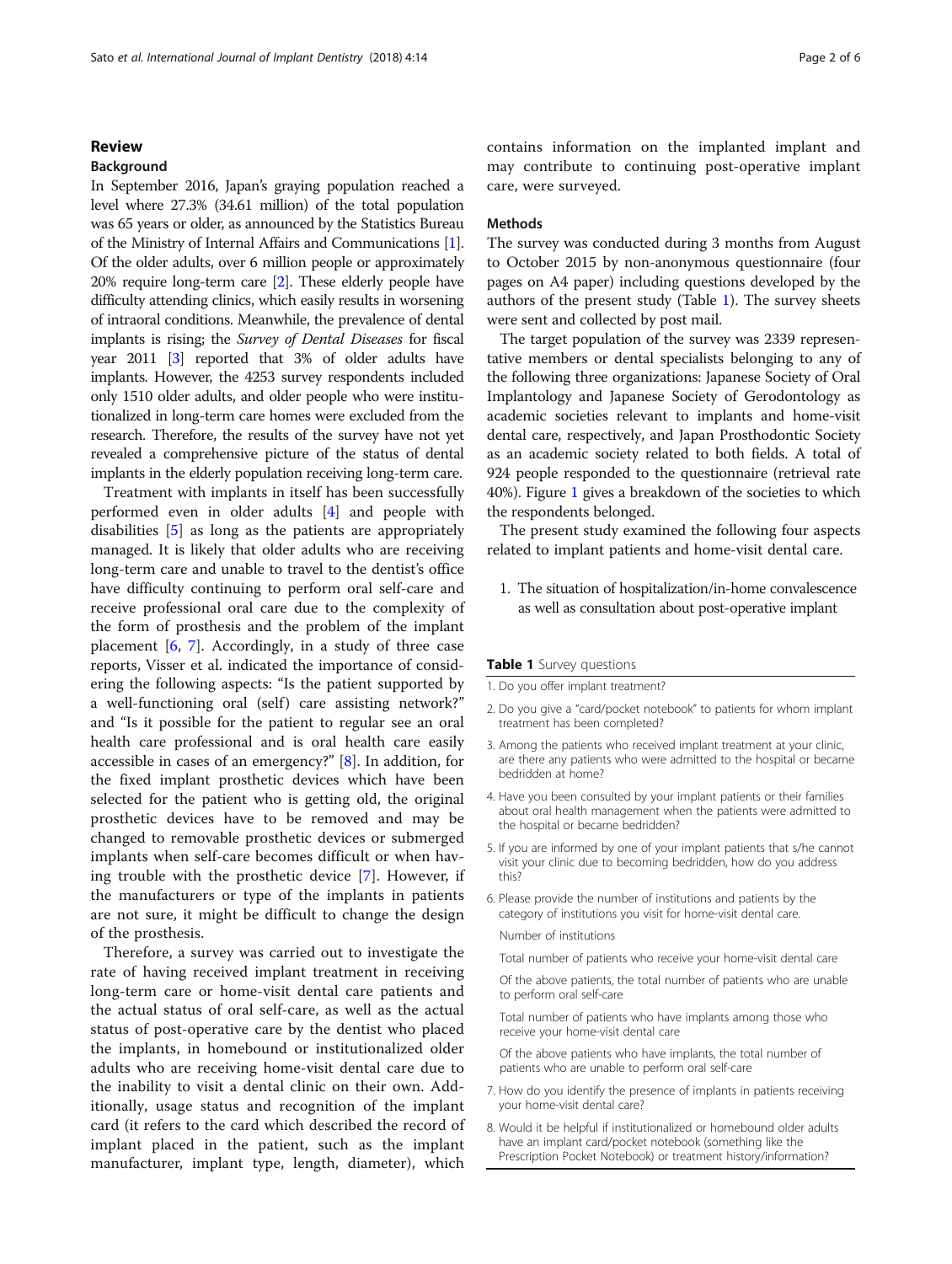<span id="page-2-0"></span>

care sought by patients' families and how dentists address this.

- 2. Proportion of individuals who have implants, the situation of oral self-care, and the dentists who provided implant treatment, among patients receiving home-visit dental care.
- 3. Methods to identify the presence of implants in patients receiving home-visit dental care.
- 4. Usage status of the implant card retained by the above patients ("implant card" refers to the card which described the record of implant placed in the patient, such as the implant manufacturer, implant type, length, diameter. This questionnaire does not require a publisher, such as manufacturers and a society. If the respondent replies that the implant card had been used, he/she had written the publisher.).

Analyses of the relationship between necessary variables were performed by the  $\chi^2$  test.

The present study was carried out with the approval of the Ethics Committee of the Japanese Society of Oral Implantology (Number 2015-1).

### Results

Of the 924 dentists participating in the survey, 465 respondents (50%) offer implant treatment only and 85 respondents (9%) provide home-visit dental care only. Two hundred and six respondents (22%) provide both implant treatment and home-visit dental care (Fig. 2). The number of dentists who provide home-visit dental care was significantly lower among those who offer implant treatment ( $p < 0.01$ ).



1. The situation of hospitalization/in-home convalescence as well as consultation about postoperative implant care sought by patients' families and how dentists address this.

Table 2 presents the percentage of the dentists' answers as to the extent of the presence of patients who received implant treatment on an outpatient basis but subsequently were admitted to the hospital or became homebound. Thirty percent of the dentists had implant patients who were admitted to the hospital or became homebound, and 27% of the dentists had no such patients, while 41% of the dentists had no knowledge about this.

Table [3](#page-3-0) shows the proportion of dentists who had been consulted by implant patients or their families about oral health management when the patients were admitted to the hospital or became bedridden. Only 22% of the dentists had been consulted by the families of implant patients who were admitted to the hospital or became homebound. Seventy-six percent of the families of these patients had not sought counseling. The contents of the consultation were mainly about the "cleaning method/ management method."

Table [4](#page-3-0) illustrates the percentage of answers to the question, "If you are informed by any of your implant patients that they cannot visit your clinic because they

Table 2 Among the patients who received implant treatment at your clinic, are there any patients who were admitted to the hospital or became bedridden at home?

|                 | The number of respondents |
|-----------------|---------------------------|
| Yes, there is   | 204 (30%)                 |
| No, there isn't | 182 (27%)                 |
| I don't know    | 278 (41%)                 |
| No answer       | 7(1%)                     |
|                 |                           |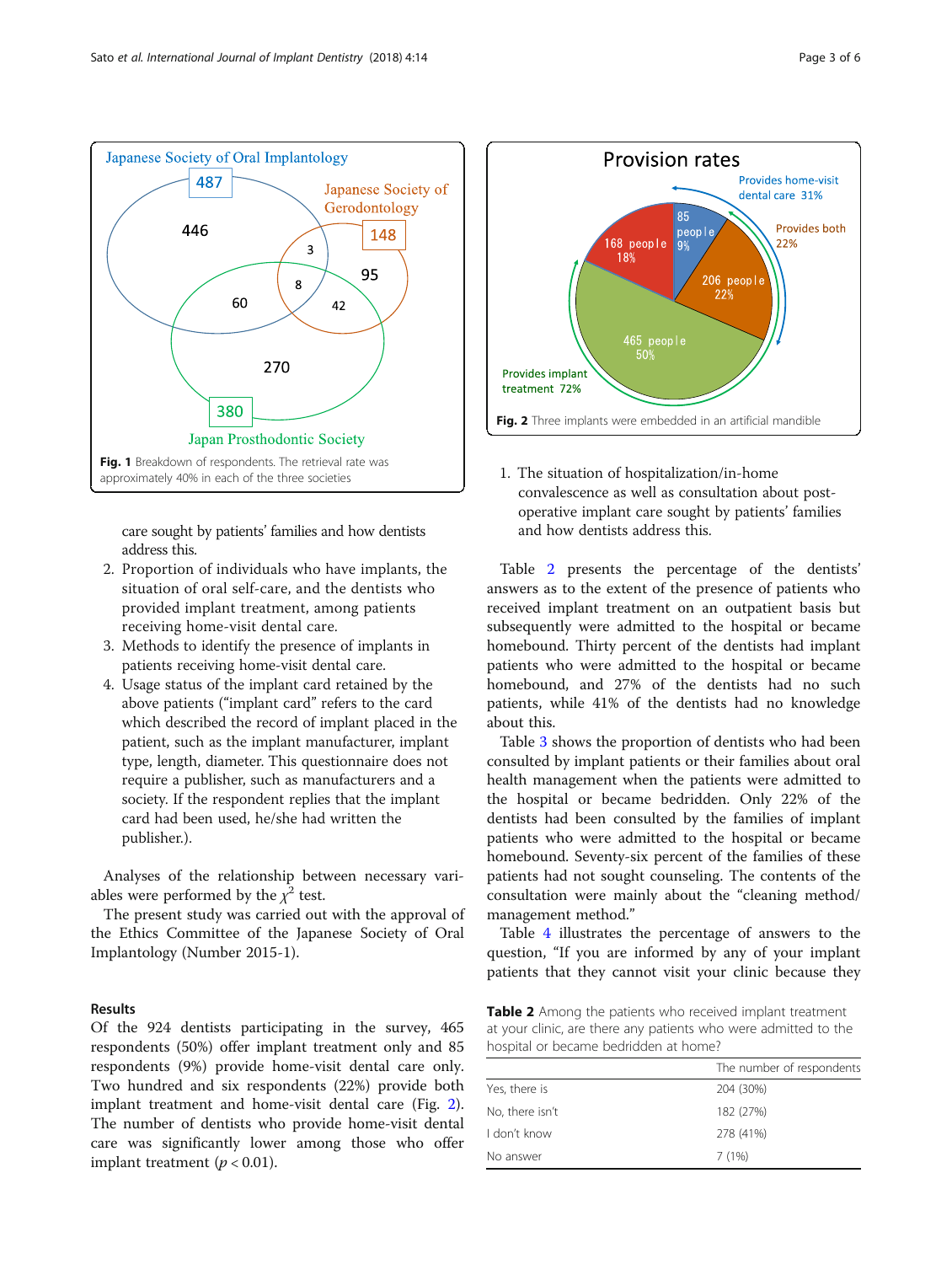<span id="page-3-0"></span>

| Table 3 Have you been consulted by your implant patients or   |
|---------------------------------------------------------------|
| their families about oral health management when the patients |
| were admitted to the hospital or became bedridden?            |

|              | The number of respondents |
|--------------|---------------------------|
| Yes, I have  | 150 (22%)                 |
| No, have not | 513 (76%)                 |
| No answer    | 8(1%)                     |

have become bedridden, how do you address this?". Approximately 80% of the dentists answered that they would provide the post-operative care themselves or they would ask another dentist to provide the care instead of them. However, dentists who gave answers that would not lead to the provision of home-visit dental care accounted for 20%.

2. Proportion of individuals who have implants, the situation of oral self-care, and the dentists who provided implant treatment, among patients receiving home-visit dental care.

Table 5 shows the dentists' answers to the question, "Have you actually seen provided implants for patients while providing home-visit dental care over the past 12 months?" Two hundred and ninety-one dentists had provided dental care at 4569 institutions and had seen a total of 12,356 patients, of whom 3% had implants. Of the implant patients, those who had their implants placed at the dentist's dental clinic accounted for only approximately one-third (31%). Additionally, of all the patients, as many as 8795 patients were unable to perform oral self-care on their own. Among the patients with implants (360), the proportion of those who were unable to perform self-care was 56% (200), which was significantly lower  $(p < 0.01)$  compared to 77% for the patients who had no implants.

Table 4 If you are informed by one of your implant patients that s/he cannot visit your clinic due to becoming bedridden, how do you address this?

|                                                                                                 | The number<br>of respondents |
|-------------------------------------------------------------------------------------------------|------------------------------|
| I'll do nothing                                                                                 | 34 (5%)                      |
| I'll ask another dentist to provide the patient with<br>home-visit dental care                  | 217 (32%)                    |
| I'll advice the patient to perform oral self-care only                                          | 111 (17%)                    |
| I'll continue to provide the patient with post-operative<br>care through home-visit dental care | 326 (49%)                    |
| Others                                                                                          | 59 (9%)                      |
| No answer                                                                                       | 26 (4%)                      |

Table 5 Number, implants (whether placed by the visiting dentist), and oral self-care of patients receiving home-visit dental care seen by dentists who provided home-visit dental care over the past 12 months (291 dentists, 4,569 institutions)

|                                               | Total number<br>of patients | Patients with<br>implants | Patients with<br>implants placed<br>by the visiting<br>dentist |
|-----------------------------------------------|-----------------------------|---------------------------|----------------------------------------------------------------|
| Total number of<br>patients                   | 12,356                      | 360 (3%)                  | 112 (31%)                                                      |
| Patients who cannot<br>perform oral self-care | 8.795 (71%)                 | 200 (56%)                 |                                                                |

## 3. Methods to identify the presence of implants in patients receiving home-visit dental care.

Table 6 shows the methods used by the dentists who provide home-visit dental care to identify the presence of implants in patients. The most common method was "visual inspection." On the other hand, use of radiography was 17%.

4. Usage status of the implant card retained by patients.

The implant card was evaluated as effective by the majority of dentists who provide home-visit dental care, regardless of whether or not they had seen patients with implants (Table [7\)](#page-4-0). However, of the 671 dentists who offer implant treatment, those who were using the implant card (or pocket notebook) accounted for less than 50% and the dentists who were utilizing the standardized card (developed by the Japanese Society of Oral Implantology) or pocket notebook (developed by the Japanese Academy of Maxillofacial Implants) accounted for only 10% (Table [8](#page-4-0)).

## Discussion

Questionnaire survey by post mail had been said to be low retrieval rate, but it was considered to be suitable

| <b>Table 6</b> Methods to identify the presence of implants in |  |
|----------------------------------------------------------------|--|
| patients receiving home-visit dental care                      |  |

|                                                         | The number<br>of respondents |
|---------------------------------------------------------|------------------------------|
| Visual inspection                                       | 153 (53%)                    |
| Radiography                                             | 49 (17%)                     |
| Information provided by patients or their<br>families   | 88 (30%)                     |
| Ask patients' dentists                                  | 10 (3%)                      |
| Implant card                                            | 5(2%)                        |
| Dental records of implant surgeries that I<br>performed | 46 (16%)                     |
| Others                                                  | 11(4%)                       |
| No answer                                               | 50 (17%)                     |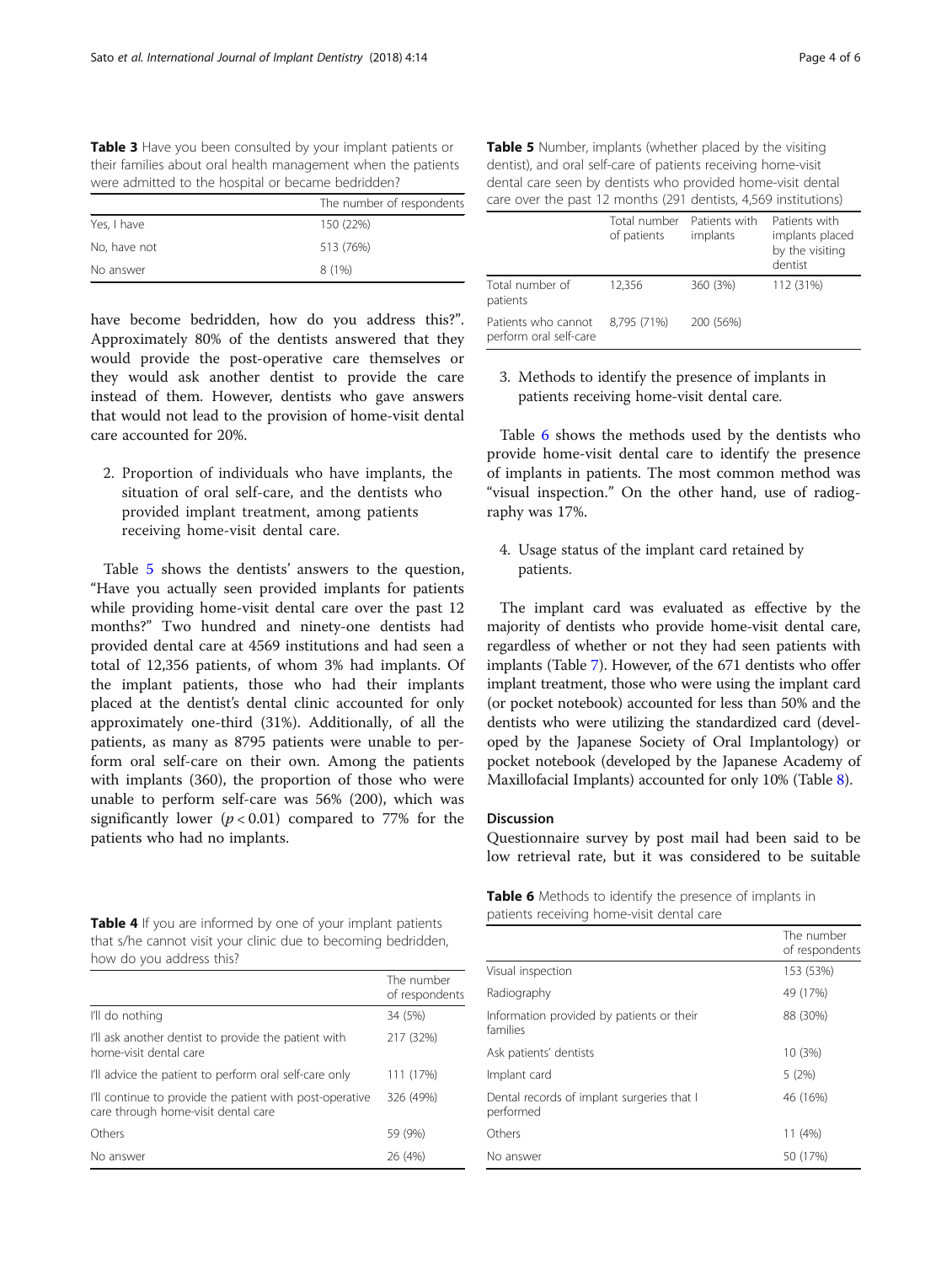<span id="page-4-0"></span>Table 7 Recognition on the effectiveness of implant card

|                    | Seen patients with<br>implants (person) | Never seen patients with<br>implants (person) |
|--------------------|-----------------------------------------|-----------------------------------------------|
| Very effective     | 44                                      | 67                                            |
| <b>Fffective</b>   | 27                                      | 44                                            |
| A little effective | 14                                      |                                               |
| Useless            |                                         | 2                                             |
| No answer          | 13                                      | 73                                            |

for information response of many clinics and hospitals [[9\]](#page-5-0). In this research, a questionnaire survey was conducted for representative members or dental specialists of three academic societies who are likely to understand the significance of the research and are thought to be engaged in implant treatment or home-visit dental care. Therefore, the questionnaire retrieval rate of this survey was close to other similar questionnaire survey [\[10\]](#page-5-0), and it might have little confusion of question contents of the questionnaire. Further considerations are to further improve the response rate of the questionnaire and the actual situation of visiting dental practice other than this subject.

The present study found that no less than 30% of the dentists had patients who were admitted to the hospital or became bedridden at home after receiving implant treatment at their clinic and that 22% of the dentists had been consulted about the implants. Dentists who had provided continued post-operative implant care through home-visit dental care accounted for approximately 80%, whereas 40% of the dentists did not know the postimplantation status of their implant patients. Moreover, because the dentists who answered "I have no patients that were admitted to the hospital or became bedridden at home" (27%) are likely to include those who were not aware of such patients, it can be inferred that a larger number of dentists do not know the status of their implant patients after placement of the implants, which suggests the need to facilitate an understanding of the post-implantation status of patients.

Table 8 Survey of dentists who offer implant treatment (671 dentists). "Do you use the implant card?"

|                                                                                    | The number<br>of respondents |
|------------------------------------------------------------------------------------|------------------------------|
| The card developed by the Japanese Society of<br>Oral Implantology                 | 54 (8%)                      |
| The pocket notebook developed by the Japanese<br>Academy of Maxillofacial Implants | 11 (2%)                      |
| Implant card developed by manufacturers                                            | 133 (20%)                    |
| Unique implant card made by the dentist                                            | 121 (18%)                    |
| No supply                                                                          | 360 (54%)                    |

Regardless of whether or not the dentist provides home-visit dental care

Approximately 3% of the patients seen in home-visit dental care had implants. Lantto et al. reported a lower proportion of having implants among older adults receiving long-term care compared to healthy controls [[11\]](#page-5-0). Meanwhile, the rate of having implants among older adults that was calculated based on the results of the Survey of Dental Diseases is approximately 3%, which is largely consistent with the results of the present study among the older adults receiving long-term care. However, as the results of the present study and the Survey of Dental Diseases were mostly examined by visual inspection, it could not deny the possibility that have failed to detect potentially more implants, it is necessary to investigate the actual situation in the future. Fifty-six percent of the patients with implants were unable to perform oral selfcare, which is lower compared to 77% in patients without implants. The outcome may be attributable to a high level of interest in the oral condition seen in patients with implants as well as the difference in the general condition such as age, cognition function, and cerebrovascular disease between the two groups, which is a subject for future research. However, the percentage, 56%, in itself is a high level as the proportion of patients incapable of oral selfcare, and hence, it is important to provide them with professional care/management despite the issue of manpower [[12](#page-5-0), [13\]](#page-5-0). Moreover, some case, it is difficult for elderly patients or carers to clean their implant-supported prosthesis [\[8](#page-5-0)], so it is important to elucidate how the position or number of implants influences the complexity of care. Therefore, it might be necessary to promote a unified and standardized implant card describing necessary and sufficient implant information.

In addition, the number of patients with implants placed at the dentist's own clinic accounted for only one third, suggesting that the remaining two thirds of the patients had the implants placed at other dental clinics. Ideally, this implies a great need for the standardization on size and shape of screw or driver used for implants, which would likely be useful to ensure continued post-operative implant care. It will be necessary to encourage implant manufacturers to do so through academic societies and dental associations. However, since basic research on mechanical performance is also necessary, it is difficult to promptly promote it, so it seems realistically to promote standardized implant cards. Even the dentists who do not offer implant treatment clearly recognized the need for implant cards, as Visser et al. [8] suggested the necessity for an "implant passport" [[7\]](#page-5-0). In actuality, however, more than 50% of the dentists offering implant treatment do not use the implant card and, even in cases where it is used, most of the cards are not standardized ones. Thus, we strongly hope that a systematized implant card will gain widespread use.